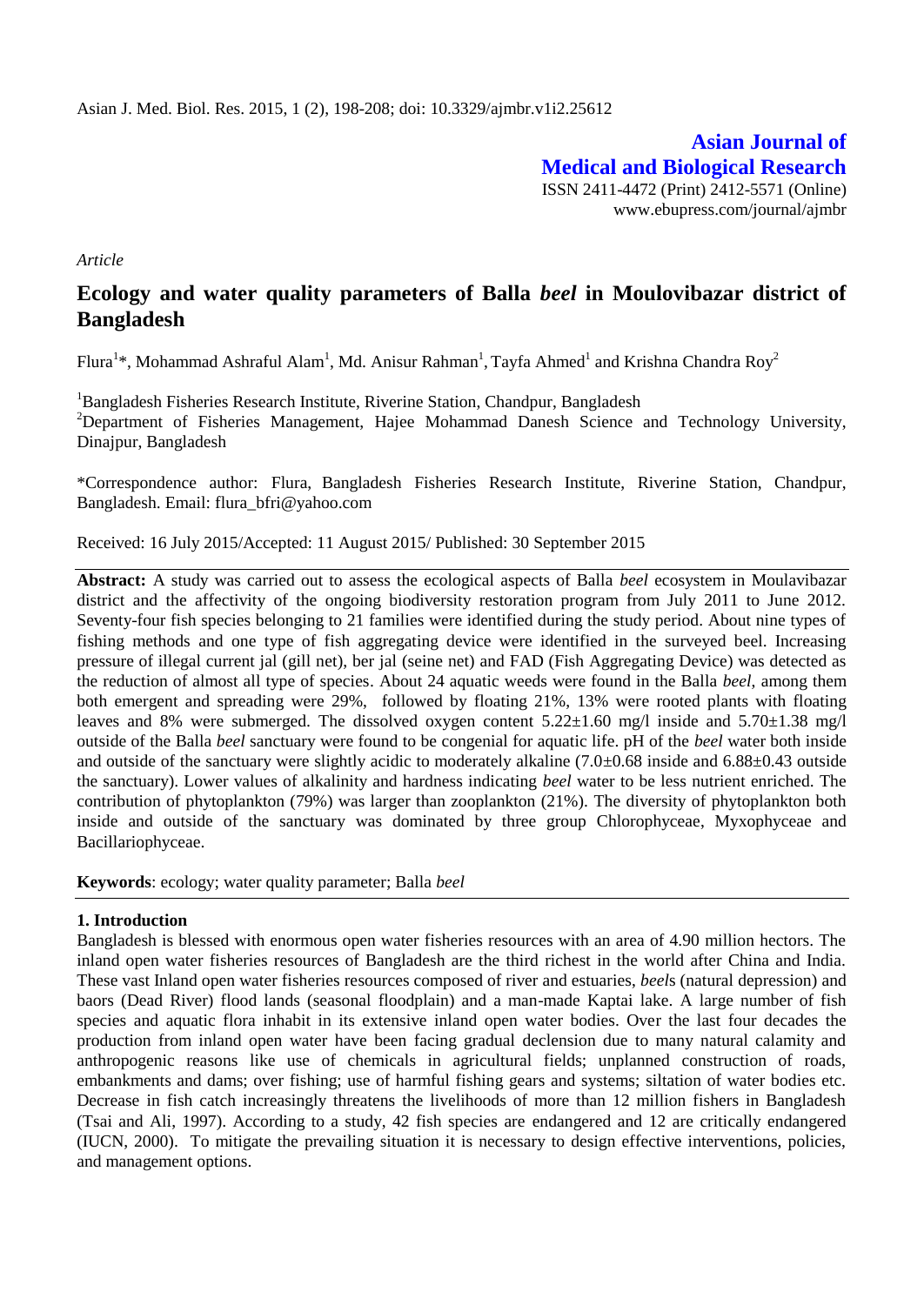Hail Haor is a large wetland in Sreemongol Upazilla under Moulavibazar District, in northeastern of Bangladesh. This haor covers an area of 1400 hectares in the wet season, but in the dry season, it shrinks to become about 130 *beel*s and narrow canals covering a total area of less than 400 hectares. More than 172,000 peoples in 30,000 households were involved in fishing in the haor, many as regular professionals (Chakraborty *et al*., 2005).

A total area of *beel*s in Bangladesh has estimated to be 114,161 ha, occupying 27.0% of the inland freshwater area. Bernacsek *et al*. (1992) has reported that the number of *beel*s in the Northeast region between 3,440 (covering 58,500 ha with a mean size of 7ha) and 6,149 (covering 63,500 ha with a mean size of 10ha). About 58% of the *beel*s in the northeast region are permanent and the rest is seasonal. Balla *beel* is a part of the Hail Haor. It currently supports about 90 species of fish and is important as a bird sanctuary. Every year in winter season, hundreds of bird species come here and tourists from home and abroad visit this place for its natural beauty and biological diversity (Mahbub, 2012). Balla *beel* sanctuary has designed to conserve and restore fish. The Bangladesh Government declared Balla *beel* as a permanent sanctuary on July 1, 2003 and set about 100 hectares aside. This site was managed through a project called Management of Aquatic Ecosystem through Community Husbandry (MACH). After the end of MACH project in 2008, the sanctuary continued to operate a wide range of protected areas in Bangladesh, including the hail haor wetland of which Balla *beel* is a part. Objective of the declaration of Balla *beel* as a sanctuary was to improve wetland habitat for existing flora and fauna and to protect wetland biodiversity.

# **2. Materials and Methods**

## **2.1. Study site and duration**

The study was conducted in the Balla *beel* under Moulavibazar District from July 2011 to June 2012 (Figure 1). Balla *beel* was about 70.74 ha of wetlands in the eastern part of Hail haor near Sreemongal, a tea-growing town in Moulavibazar district. Balla *beel* includes three sub-*beel*s Chapra, Maguara and Jaduria with surrounding marshy areas known as Balla *beel* sanctuary.

## **2.2. Data collection**

Detail survey on flora and fauna of the Balla *beel* was conducted with particular emphasis on water quality, biological productivity and biotic communities and status of fishery exploitation. Operationalized research was carried out through collection of both primary and secondary data, comprehensive literature review and extracts of local knowledge and information. Field observation and different experimentation viz. experimental fishing within the *beel* ecosystem outside the sanctuary, survey of fish market adjacent to *beel*, survey of katha and kua fishing, monitoring of water quality, recording of water level and fisher's perception were made for primary data. Secondary data were collected from *Beel* Management Committee (BMC), Local administrations, Water Development Board (WDB), Department of Fisheries, Meteorological Department and related NGOs.

## **2.3. Measurements of water quality parameters**

Hydrological, meteorological, physico-chemical and biological characteristics of *beel* ecosystem have been monitored monthly basis. In each sampling day, water quality data was collected from both inside and outside of the *beel* sanctuary separately. A bamboo made meter scale measured water depth. A seechi-disc measured transparency. A centigrade thermometer measured temperature of air and water. Free  $CO<sub>2</sub>$  content was determined by phenolphthalein indicator method (Welch, 1948). Total alkalinity was estimated by using phenolphthalein and methyl orange indicator method (Welch, 1948). Total hardness was determined by EDTA titrimetric method (APHA, 1995). HACH test kit (Model-FF-2, USA) was used to measure pH, dissolved oxygen (DO), ammonia and nitric acid only. For plankotonic study, water (50L) was collected from euphotic zone of the *beel* and passed through bolting silk plankton net of 55µ. The filtrates were preserved in Luglo's solution.

# **2.4. Sampling for fish species**

An organized sampling program was run for a long time to get a true picture of the catch and catch composition of surveyed *beel*. The experimental *beel* were sampled during winter (mid November to mid February), pre monsoon (mid February to April), monsoon (May to August) and post monsoon (September to mid November) for assessment of aquatic lives' abundance and availability. Identification of resident as well as migratory fishes was done through collection of different species directly from fisher's catch, experimental fishing, fishing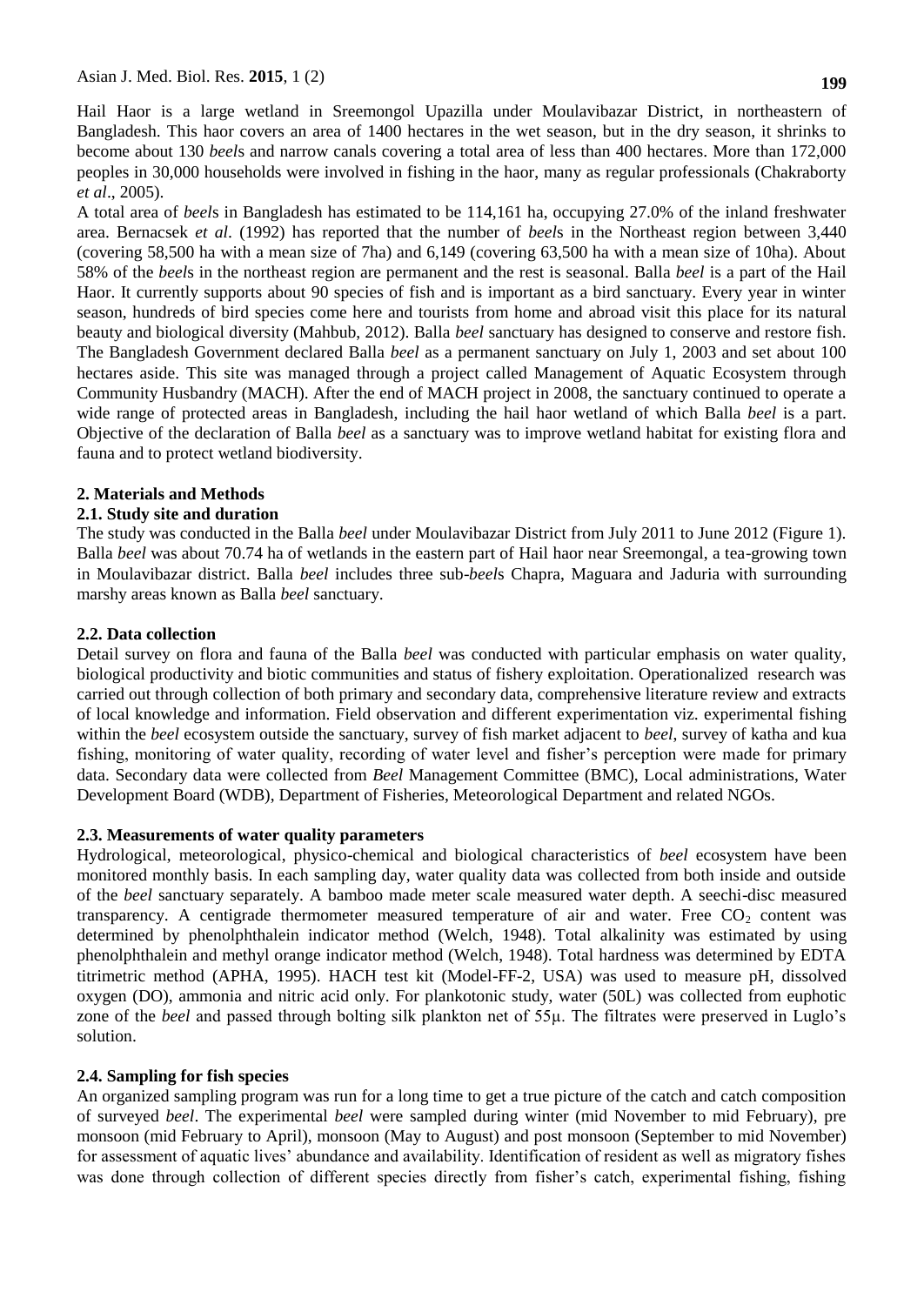through enclosure bana (made by bamboo), Kua fishing and surveying local fish markets. Resident fish species were recorded through experimental fishing in the deep pool areas in the *beel* and manmade kuas where water remains during dry season (early January- mid April). Local knowledge as well as fisher's perception has been considered for conceptual knowledge regarding the identification of resident fishes.



**Figure 1. Map of the study area.**

# **2.5. Fishing method**

Detail survey on fishing method of the Balla *beel* was conducted with particular emphasis on number of different gears. Fishermen used boat for transport of nets and related materials and used ber jal (seine net), thela jal (push net), lift net, cast net, current jal (gill net), hook and lines etc. according to season and availability of different species of fish. During monsoon and post monsoon, fisher's used lift net, current jal, cast net, hook and lines (barsi, jhupi, aikra, etc.) to catch fishes. They also operated katha fishing by sein net in winter and spring season.

# **2.6. Study of plankton and aquatic weeds**

The plankton sample was collected fortnightly from the euphotic zone using 0.55 blotting silk plankton net and later analyzed numerically with the help of Sedgewick-Rafter counting cell (SR-cell) under a compound microscope according to Clesceri *et al*. (1989). Qualitative and quantitative analysis of both phytoplankton and zooplankton were done following drop count method (APHA, 1995). Microscopic identification was performed up to genera. Each sample was tired smoothly just before microscopic analysis. One ml of agitated sample was poured in a Sedgwick-Rafter (S-R) cell counter. A binocular microscope was used (10×0.25 magnification) for identification and enumeration of samples. Qualitative studies were done according to Prescott (1962) and Needham (1962). Different types of aquatic weeds (floating, spreading, emergent, rooted plants with floating leaves) were collected from the *beel*s and identification was made in the laboratory.

# **3. Results and Discussion**

# **3.1. Water quality parameters**

The physico-chemical factors and plankton were found more or less in normal range in the surveyed *beel* (Table 1), which was agreed by APHA (1995). Transparency was consistently higher in deeper portion of the *beel*, possibly due to stagnancy of water. Rahman (1992) stated that the transparency of productive water bodies should be 40 cm or less. The uniformly average value of oxygen range in inside 5.14±1.45 mg/l and outside 5.70±1.56 mg/l as noted in the *beel* agreed well with the findings of APHA (1998). pH value in inside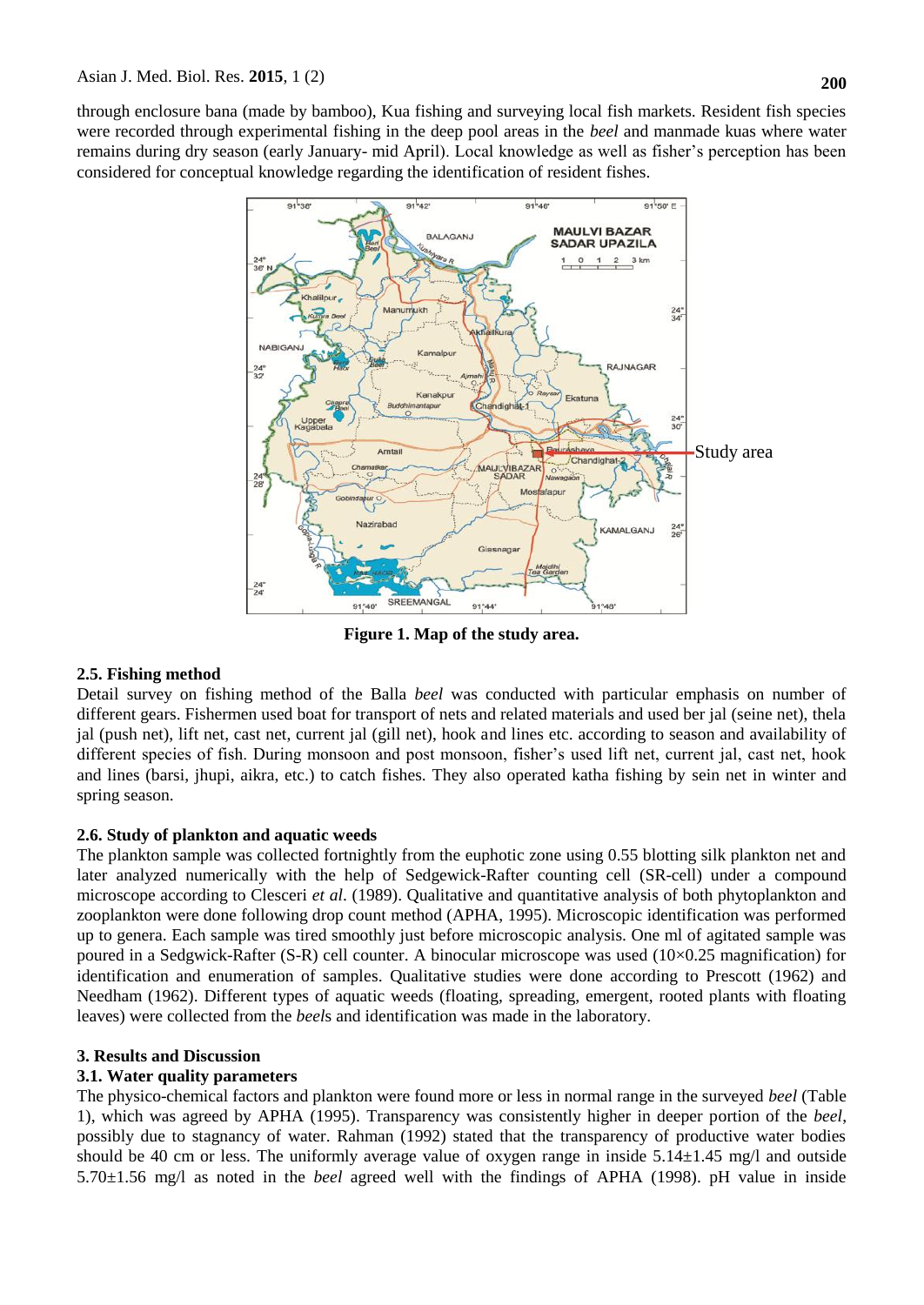7.01±0.71 and outside 6.89±0.34 of the *beel* was more or less similar with the findings of Rahman (2003), Kohinoor *et al*. (1994) and Chakraborty *et al*. (2003). Alkalinity levels indicate medium to higher level of productivity. An alkalinity level of the *beel* was medium to high that also agreed with the findings of Clesceri *et al*. (1989). The temperature of the survey area was within the acceptable range that agreed well with the findings of Haque *et al*. (1993). Transparency was more or less similar in the *beel* due to the availability of the plankton population Haque *et al*. (1993). The dissolve oxygen was in acceptable range compared to ponds stocked with a same density. Boyd (1982) observed similar results. Fluctuation of dissolve oxygen concentration may be attributing to photosynthetic activity and variation in the rate of oxygen consumption by fish and other aquatic organisms (Boyd, 1982).

### **3.2. Fish species diversity**

The fish species diversity of the *beel* was virtually enriched along with the presence of large number of indigenous species. During June 2012, 74 fish species were found in the Balla *beel*. Among 74 fish species, maximum 32 species belonged to the family Cyprinidae followed by Bagridae (6 species), Chanidae (4 species) and Siluridae (4 species). Rest of the species belonged to another 17 families (Table 2). The status of the 74 fish species of Balla *beel* was ranked as different status. Important 12 fish species such as *Amblypharyngodon mola, Chela laubuca, Puntius chola, Puntius conchonius, Puntius puntio, Puntius ticto, Rasbora daniconius, Salmostoma phulo, Chanda nama, Chanda beculis, Chanda ranga* and *Colisa fasciata* were found very common (+++) in the sanctuary area of the Balla *beel* . On the other hand 25 fish species such as *Xenentodon cancila, Corica soborna, Botia Dario, Esomus danricus, Labeo gonius, Puntius gelius, Puntius sarana, Puntius sophore, Notopterus notopterus, Anabas testudineus, Badis badis , Channa orientalis, Channa punctata, Channa striata, Colisa lalia, Glossogobius giuris, Clarius batrachus, Clupisoma garua, Heteropneustes fossilis, Mystus bleekeri, Mystus tengara, Mystus vittatus, Macrognathus aculeatus, Macrognathus pancalus* and *Tetraodon cutcutia* were found in common (++) phenomena in the sanctuary and rest 37 fish species such as *Anguilla bengalensis, Monopterus cuchia, Gudusia chapra, Barbonymus goninotus, Catla catla, Cirrhinus cirrhosus, Crossocheilus latius, Ctenopharyngodon idella, Cyprinus carpio var. communis, Cyprinus carpio var. specularis, Hypophthalmichthys molitrix, Aristichthys nobilis, Labeo bata, Labeo boga, Labeo calbasu, Labeo nandina, Labeo rohita, Puntius gonionotus, Raiamas bola, Crossocheilus latius, Osteobrama cotio, Chitala chitala, Anabas cobojius, Channa marulius, Ailia coila, Bagarius bagarius, Batasio batasio, Eutropiichthys vacha, Gagata gagata, Ompok bimaculatus, Ompok pabda, Sperata aor, Sperata seenghala, Wallago attu, Mastacembelus armatus, Monopterus cuchia* and *Ophisternon bengalense* were found in rare (+) condition in the sanctuary area of the Balla *beel*. It was also observed that, 11, 16 and 47 fish species were found in very common (+++), common (++) and rare (+) in the Balla *beel* outside the sanctuary area (Table 2). According to IUCN (1998), in Bangladesh about 56 freshwater fish species is critically endangered some are still found in Balla *beel* to a little extent *viz.* Chital, Rita, Baga air, Chepchela, Tatkini, Kaliboush, Gonia, Sharpunti, Rani, Modupabda, Napit Koi, Gozar etc. The total catch statistics of aquatic lives in the surveyed *beel* indicated that percentage of different groups of aquatic live was sharply decrease within the year, which was very similar to the study of Chakraborty (2009 and 2010). Due to over-exploitation and various ecological changes in natural aquatic ecosystem, commercially important aquatic lives were in the verge of extinction, which was in agreement with the findings of Sarker (1993). Intervention to control floods, adoption of new agricultural technologies and construction of road networks was altered the ecology of *beel* significantly which supported the views of Khan (1993) and Ali (1991). Stock of the wildlife brood fishes in their breeding ground was also suffered significant damages resulting in a reduction of biodiversity as noted by Nishat (1993) and Chakraborty (2010).

### **3.3. Fishing gears**

In Balla *beel*, various types of fishing gears were found to operate for fish catching. Traditional fishing gears, different nets, wounding gears, fish aggregating devices (kua/katha) were also found in this *beel.* It was revealed that, maximum time required for catching fish by current jal and long line where minimum in thela jal. The largest CPUE was found in katha and lowest in thela jal respectively (Table 3). The fishing effort with various types of fishing methods such as seine net (especially ber jal), gill net (current jal) and FAD (kua/katha) was increased during the study period. As a result, an average number of fishes and other aquatic lives declined in the surveyed *beel*. Cast net (Jhaki jal) was used whole year in the *beel*. It is a very popular fishing method and used in all over the Bangladesh (Ahmad, 1962). Suganan and Bhattacharjya (2000) found a wide variety of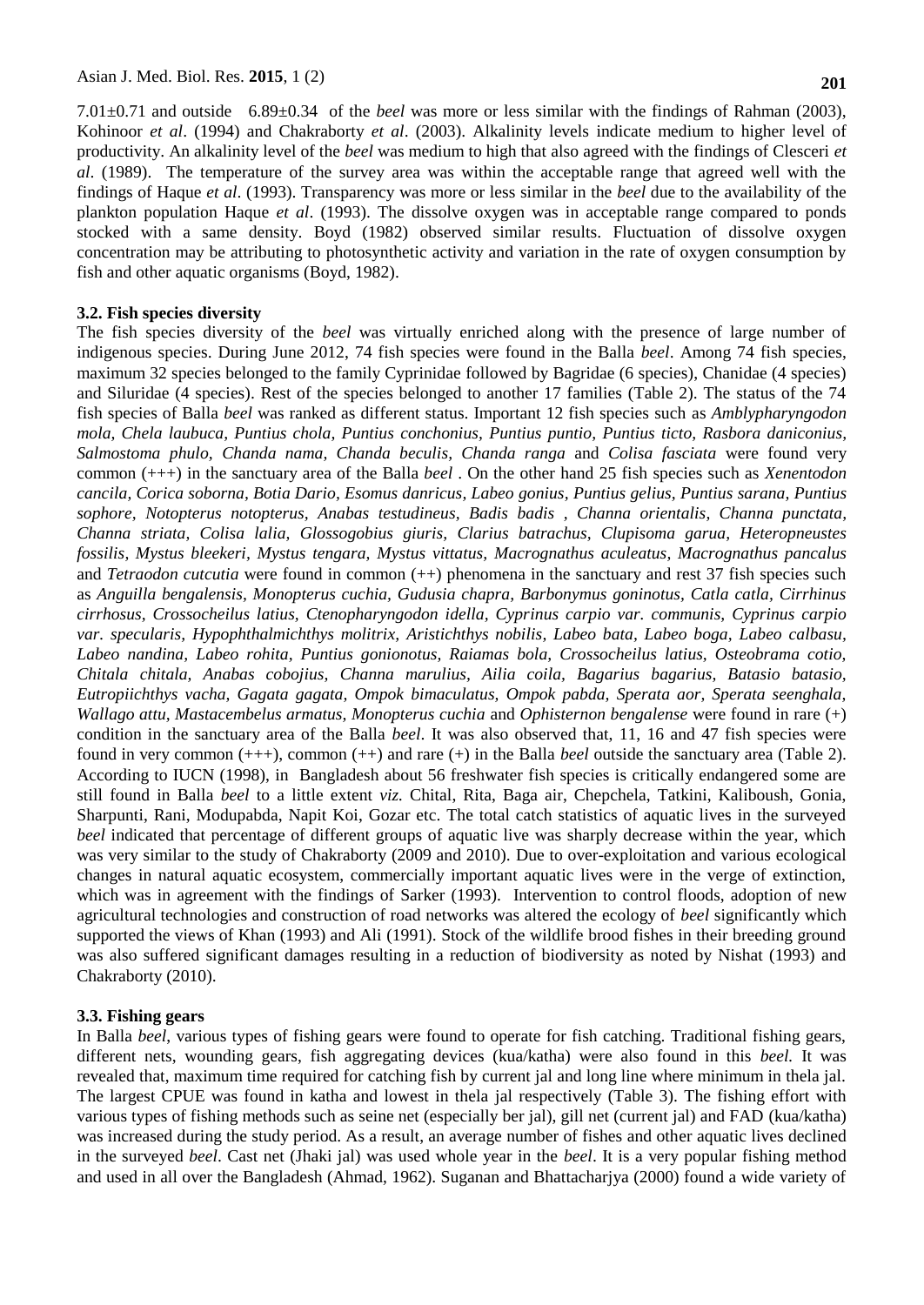fishing methods (passive gear, active gear, FAD, falling gear, dewatering) employed in the beels of Assam, which are very similar to the present findings.The study clearly indicated that the aquatic lives of the *beel* were subjected to over fishing resulting in gradual decline in aquatic population. Indiscriminate killing of fish occurred due to the use of pesticides in improper doses, use of forbidden chemicals, and aerial spray of chemicals as used in paddy field which was very much similar to the observation of Mazid (2002) and Chakraborty (2010). Haroon *et al*. (2002) reported eighteen types of fishing gears recorded from the Sylhet subbasin and thirteen types from Mymensingh sub-basin. They also recorded many kinds and sizes of bamboo made traps.

### **3.4. Planktonic biomass**

Abundance of plankton in sanctuary and non-sanctuary areas showed a wide range of variation. Average total plankton density (Nos./l) outside the sanctuary areas of Balla *beel* was higher (28,552±7,486) than the sanctuary areas (25,117  $\pm 8,114$ ) (Table 4). Among the planktonic algae, 45 genera of phytoplankton under 6 families which was more or less similar to the observation of Sugunan and Bhattacharjea (2000) and 12 genera of zooplankton under 9 families were recorded inside the sanctuary areas of Balla *beel*, which were closer to the study of Ahmed *et al*. (1997) and Sugunan and Bhattacharjea (2000). In the study area, the phytoplankton abundances were consistently higher than that of zooplankton. Similar results also recorded in various food habits of fish, fry and fingerling rearing in ponds (Chakraborty *et al*., 2003). Higher phytoplankton concentrations in water normally indicate higher productivity. The higher abundance of phytoplankton compared to zooplankton might be due to regular fertilization and excess uneaten feed that is agreed by Sugunan, Bhattacharjea, (2000) and Keshavanath *et al*., 2002.

In case of outside the sanctuary Balla *beel*, about 36 genera of phytoplankton under 6 families and 12 genera of zooplankton under 10 families were found (Table 5). The presence of higher content of fish biomass inside the sanctuary might exert a significant role on the presence of lower amount of planktonic algae over there, because higher the amount of fish higher the predation over the planktonic mass.

| <b>Parameters</b>         | <b>Inside</b>     | <b>Outside</b>    |
|---------------------------|-------------------|-------------------|
| Water depth (m)           | $2.10\pm0.92$     | $1.99 \pm 0.81$   |
| Air temperature $(^0C)$   | $30.95 \pm 3.48$  | $30.30 \pm 3.91$  |
| Water temperature $(^0C)$ | $29.57 \pm 4.16$  | $28.14 \pm 4.91$  |
| Water colour              | <b>Brownish</b>   | <b>Brown</b>      |
| Bottom Type               | Soft and muddy    | Hard and muddy    |
| Transparency (m)          | $66.77 \pm 39.61$ | $90.50 \pm 28.55$ |
| Dissolve $O_2(mg/l)$      | $5.14 \pm 1.45$   | $5.70 \pm 1.56$   |
| Free $CO2(mg/l)$          | $6.86 \pm 2.23$   | $6.72 \pm 2.10$   |
| pH                        | $7.01 \pm 0.71$   | $6.89 \pm 0.34$   |
| $NH3$ (mg/l)              | $0.10 \pm 0.23$   | $0.11 \pm 0.00$   |
| Total alkalinity (mg/l)   | $33.71 \pm 19.38$ | $33.94 \pm 10.67$ |
| Total hardness (mg/l)     | 33.79±15.93       | $35.84 \pm 9.87$  |

 **Table 1. Physico-chemical parameters of Balla** *beel* **(inside and outside the sanctuary).**

| Table 2. Fish species diversity of Balla beel. |  |  |  |
|------------------------------------------------|--|--|--|
|------------------------------------------------|--|--|--|

| Sl. No.        | Order               | Family      | Local name | <b>Scientific Name</b> | <b>Sanctuary</b> | Non-      |
|----------------|---------------------|-------------|------------|------------------------|------------------|-----------|
|                |                     |             |            |                        |                  | sanctuary |
| 1.             | Anguilliformes      | Anguillidae | Banehara   | Anguilla bengalensis   | $^{+}$           |           |
| 2.             | Anguilliformes      | Anguillidae | Kuchia     | Monopterus cuchia      | $^{+}$           | $^+$      |
| 3.             | <b>Beloniformes</b> | Belonidae   | Kakila     | Xenentodon cancila     | $++$             | $^{+}$    |
| $\overline{4}$ | Clupeiformes        | Clupeidae   | Kachki     | Corica soborna         | $++$             | $+++$     |
| 5.             | Clupeiformes        | Clupeidae   | Chapila    | Gudusia chapra         | $^{+}$           | $^{+}$    |
| 6.             | Cypriniformes       | Cyprinidae  | Mola       | Amblypharyngodon mola  | $+++$            | $++$      |
| 7.             | Cypriniformes       | Cyprinidae  | Rajputi    | Barbonymus goninotus   | $^{+}$           | $^{+}$    |
| 8.             | Cypriniformes       | Cobitidae   | Bou mach   | Botia dario            | $++$             | $^{+}$    |
| 9.             | Cypriniformes       | Cyprinidae  | Katol      | Catla catla            | $^{+}$           | $\pm$     |
| 10.            | Cypriniformes       | Cyprinidae  | Chep chela | Chela laubuca          | $+++$            | $++$      |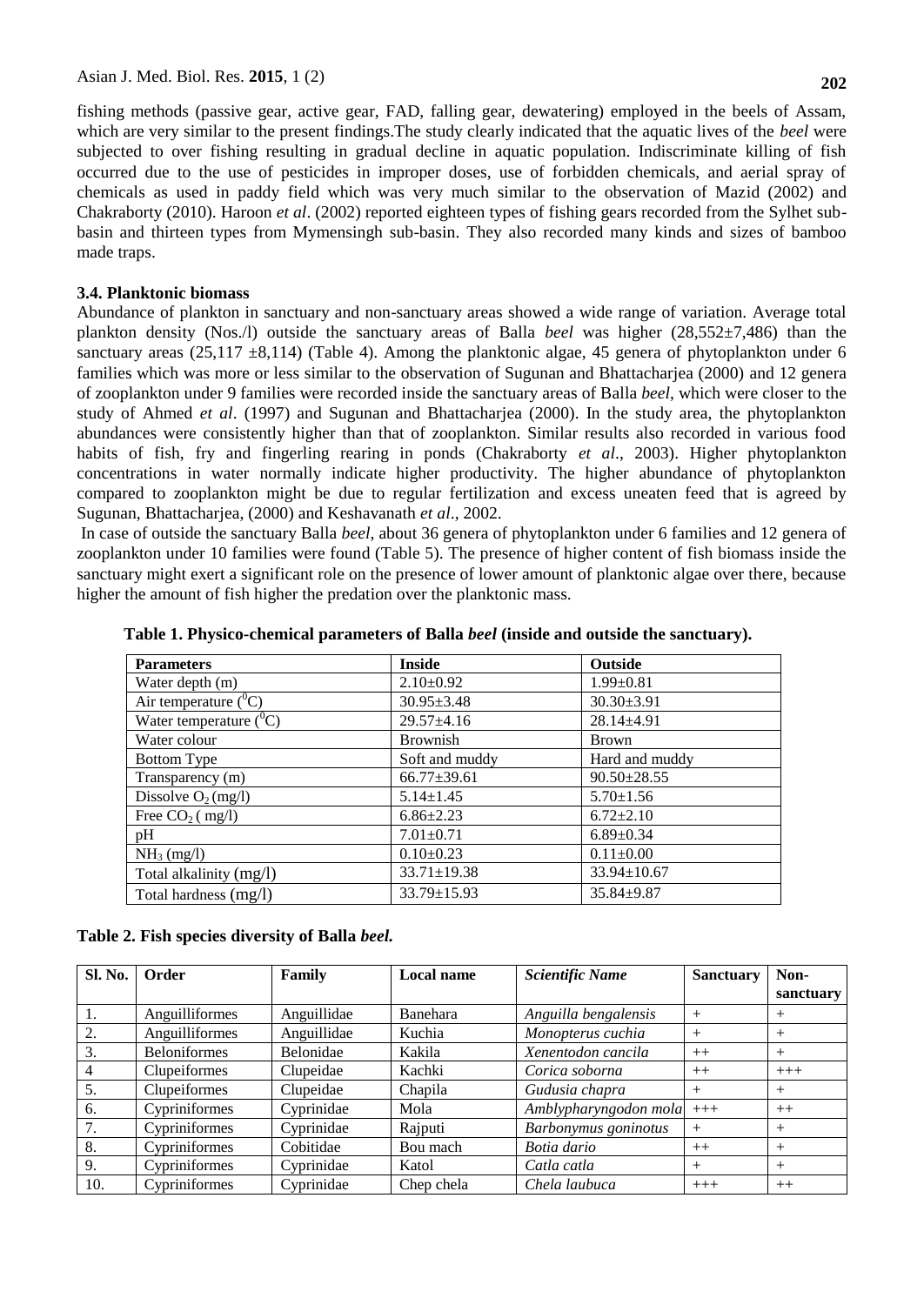| Sl. No.    | Order                              | Family                       | Local name         | <b>Scientific Name</b>                      | <b>Sanctuary</b>  | Non-                |
|------------|------------------------------------|------------------------------|--------------------|---------------------------------------------|-------------------|---------------------|
| 11.        |                                    |                              |                    | Cirrhinus cirrhosus                         | $^{+}$            | sanctuary           |
|            | Cypriniformes                      | Cyprinidae                   | Mrigal             |                                             |                   | $+$                 |
| 12.        | Cypriniformes                      | Cyprinidae                   | Minor carp         | Crossocheilus latius                        | $\boldsymbol{+}$  | $\boldsymbol{+}$    |
| 13.        | Cypriniformes                      | Cyprinidae                   | Grass carp         | Ctenopharyngodon<br>idella                  | $^{+}$            | $\ddot{}$           |
| 14.        | Cypriniformes                      | Cyprinidae                   | Common carp        | Cyprinus carpio var.                        | $\boldsymbol{+}$  | $\qquad \qquad +$   |
|            |                                    |                              |                    | communis                                    |                   |                     |
| 15.        | Cypriniformes                      | Cyprinidae                   | Mirror carp        | Cyprinus carpio var.                        | $\boldsymbol{+}$  | $\qquad \qquad +$   |
|            |                                    |                              |                    | specularis                                  |                   |                     |
| 16.        | Cypriniformes                      | Cyprinidae                   | Darkina            | Esomus danricus                             | $+$               | $^{+++}$            |
| 17.        | Cypriniformes                      | Cyprinidae                   | Silver carp        | Hypophthalmichthys                          | $\ddot{}$         | $\! +$              |
|            |                                    |                              |                    | molitrix                                    |                   |                     |
| 18.        | Cypriniformes                      | Cyprinidae                   | Big head carp      | Aristichthys nobilis                        | $\qquad \qquad +$ | $\! + \!$           |
| 19.        | Cypriniformes                      | Cyprinidae                   | Bata               | Labeo bata                                  | $^{+}$            | $\ddot{}$           |
| 20.        | Cypriniformes                      | Cyprinidae                   | Bhangan            | Labeo boga                                  | $\ddot{}$         |                     |
| 21.        | Cypriniformes                      | Cyprinidae                   | Kalibaus           | Labeo calbasu                               | $\ddot{}$         | $\ddot{}$           |
| 22.        | Cypriniformes                      | Cyprinidae                   | Shada ghonia       | Labeo gonius                                | $\qquad \qquad +$ | $^{++}\,$           |
| 23.        | Cypriniformes                      | Cyprinidae                   | Nandil             | Labeo nandina                               | $\qquad \qquad +$ | $\frac{1}{2}$       |
| 24.        | Cypriniformes                      | Cyprinidae                   | Rui                | Labeo rohita                                | $\ddot{}$         | $\ddot{}$           |
| 25.        | Cypriniformes                      | Cyprinidae                   | Rajpunti           | Puntius gonionotus                          | $^{+}$            | $\ddot{}$           |
| 26.<br>27. | Cypriniformes                      | Cyprinidae                   | Punti              | Puntius chola                               | $^{+++}$          | $+++$               |
|            | Cypriniformes                      | Cyprinidae                   | Kanchan punti      | Puntius conchonius                          | $^{+++}$          | $^{+++}$            |
| 28.<br>29. | Cypriniformes                      | Cyprinidae                   | Gilipunti<br>Punti | Puntius gelius                              | $^{++}$           | $^{++}\,$           |
|            | Cypriniformes                      | Cyprinidae                   |                    | Puntius puntio                              | $+++$             | $+++$               |
| 30.        | Cypriniformes                      | Cyprinidae                   | Shorpunti          | Puntius sarana                              | $++$              | $+$                 |
| 31.        | Cypriniformes                      | Cyprinidae                   | Bhadi punti        | Puntius sophore                             | $++$              | $\ddot{}$           |
| 32.        | Cypriniformes                      | Cyprinidae                   | Tit punti          | Puntius ticto                               | $+++$             | $++++$              |
| 33.        | Cypriniformes                      | Cyprinidae                   | <b>Bhol</b>        | Raiamas bola                                | $+$               | $+$                 |
| 34.        | Cypriniformes                      | Cyprinidae                   | Darkina            | Rasbora daniconius                          | $+++$             | $+++$               |
| 35.        | Cypriniformes                      | Cyprinidae                   | Chela              | Salmostoma phulo                            | $+++$             | $++++$              |
| 36.        | Cypriniformes                      | Cyprinidae                   | Tatkini/Kalabata   | Crossocheilus latius                        | $\boldsymbol{+}$  | $\! + \!$           |
| 37.<br>38. | Cypriniformes<br>Osteoglossiformes | Cyprinidae                   | Dhela<br>Chital    | Osteobrama cotio<br>Chitala chitala         | $\qquad \qquad +$ | $\ddot{}$           |
| 39.        | Osteoglossiformes                  | Notopteridae<br>Notopteridae | Foli               |                                             | $\qquad \qquad +$ | $\ddot{}$           |
| 40.        | Perciformes                        | Anabantidae                  | Kawai'in           | Notopterus notopterus<br>Anabas testudineus | $^{++}$<br>$++$   | $\boldsymbol{++}$   |
| 41.        | Perciformes                        | Anabantidae                  | Koi                | Anabas cobojius                             | $+$               | $\! +$              |
| 42.        | Perciformes                        | <b>Badidae</b>               | Napte koi          | <b>Badis</b> badis                          | $++$              | $+$                 |
| 43.        | Perciformes                        | Ambassidae                   | Lomba chanda       | Chanda nama                                 | $+++$             | $^{+++}$            |
| 44.        | Perciformes                        | Ambassidae                   | Gol chanda         | Chanda beculis                              | $+++$             | $+++$               |
| 45.        | Perciformes                        | Ambassidae                   | Ranga chanda       | Chanda ranga                                | $^{+++}$          | $^{+++}$            |
| 46.        | Perciformes                        | Channidae                    | Gozar              | Channa marulius                             | $^{+}$            | $+$                 |
| 47.        | Perciformes                        | Channidae                    | Gachua             | Channa orientalis                           | $^{++}$           | $^{++}\,$           |
| 48.        | Perciformes                        | Channidae                    | Taki               | Channa punctata                             | $^{++}$           | $^{++}$             |
| 49.        | Perciformes                        | Channidae                    | Shol               | Channa striata                              | $++$              | $\qquad \qquad + +$ |
| 50.        | Perciformes                        | Osphronemidae                | Khailsha           | Colisa fasciata                             | $+++$             | $^{++}$             |
| 51.        | Perciformes                        | Osphronemidae                | Lal kholisha       | Colisa lalia                                | $++$              | $^{++}$             |
| 52.        | Perciformes                        | Gobiidae                     | Bele               | Glossogobius giuris                         | $^{++}$           | $++$                |
| 53.        | Siluriformes                       | Schilbeidae                  | Kajuli             | Ailia coila                                 | $\qquad \qquad +$ | $\! + \!$           |
| 54.        | Siluriformes                       | Sisoridae                    | Baghair            | Bagarius bagarius                           | $\qquad \qquad +$ | $\boldsymbol{+}$    |
| 55.        | Siluriformes                       | Bagridae                     | Tengra             | <b>Batasio</b> batasio                      | $\qquad \qquad +$ | $\, +$              |
| 56.        | Siluriformes                       | Clariidae                    | Magor              | Clarius batrachus                           | $++$              |                     |
| 57.        | Siluriformes                       | Schilbeidae                  | Muribacha          | Clupisoma garua                             | $++$              | $\boldsymbol{+}$    |
| 58.        | Siluriformes                       | Schilbeidae                  | River catfish      | Eutropiichthys vacha                        | $+$               | $\, +$              |
| 59.        | Siluriformes                       | Sisoridae                    | Catfish            | Gagata gagata                               | $\qquad \qquad +$ | $\ddot{}$           |
| 60.        | Siluriformes                       | Heteropneustidae             | Shingi             | Heteropneustes fossilis                     | $^{++}$           |                     |
|            |                                    |                              |                    |                                             |                   |                     |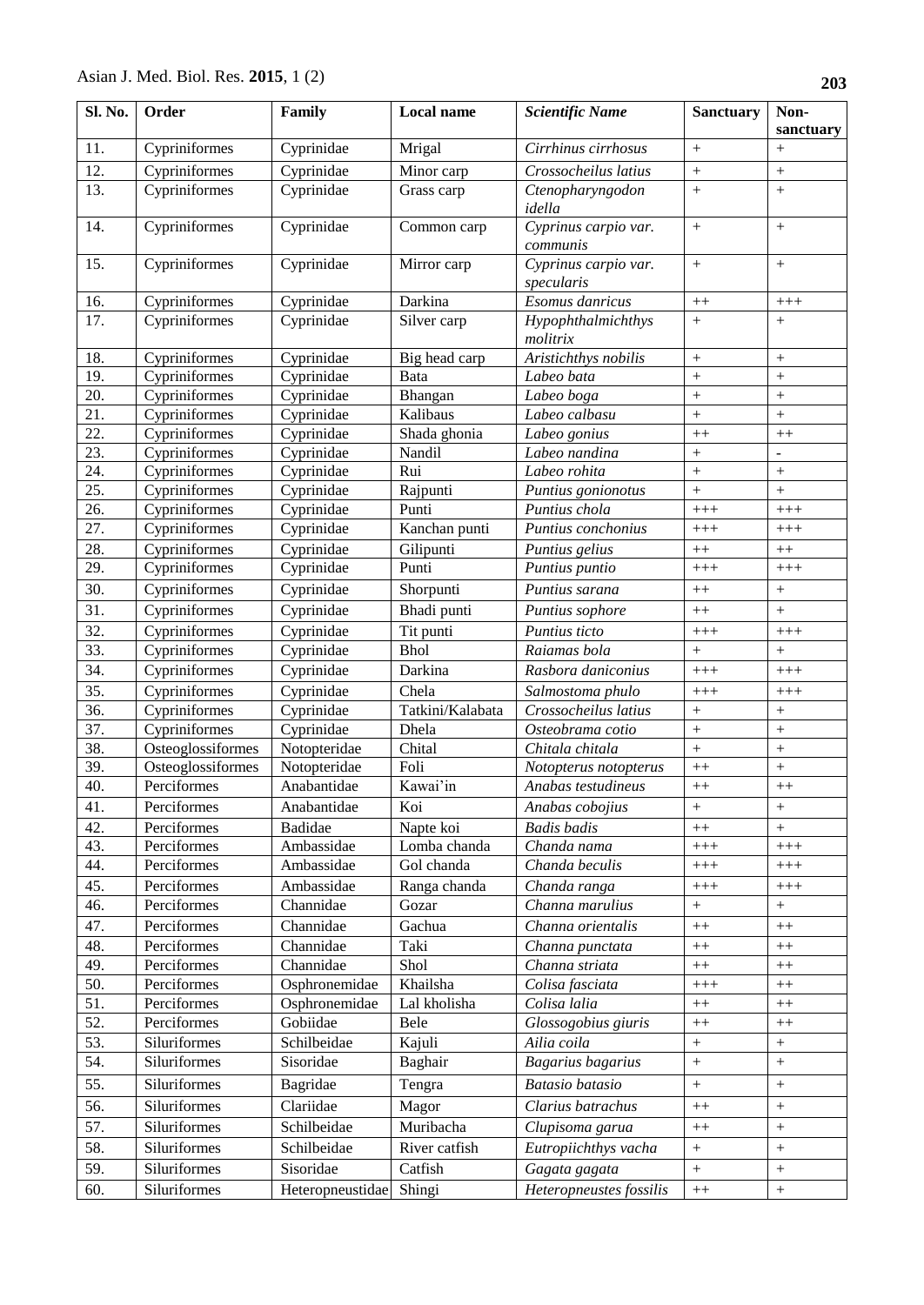| Sl. No. | Order               | Family          | Local name     | <b>Scientific Name</b> | <b>Sanctuary</b> | Non-      |
|---------|---------------------|-----------------|----------------|------------------------|------------------|-----------|
|         |                     |                 |                |                        |                  | sanctuary |
| 61.     | Siluriformes        | Bagridae        | Tengra         | Mystus bleekeri        | $++$             | $+$       |
| 62.     | <b>Siluriformes</b> | Bagridae        | Stripped dwarf | Mystus tengara         | $++$             | $++$      |
|         |                     |                 | catfish        |                        |                  |           |
| 63.     | <b>Siluriformes</b> | Bagridae        | Tengra         | Mystus vittatus        | $++$             | $++$      |
| 64.     | <b>Siluriformes</b> | Siluridae       | Kani pabda     | Ompok bimaculatus      | $^{+}$           | $+$       |
| 65.     | <b>Siluriformes</b> | Siluridae       | Madhu pabda    | Ompok pabda            | $^{+}$           | $+$       |
| 66.     | <b>Siluriformes</b> | Bagridae        | Air            | Sperata aor            | $^{+}$           | $^{+}$    |
| 67.     | Siluriformes        | Bagridae        | Guizza         | Sperata seenghala      | $^{+}$           | $+$       |
| 68.     | Siluriformes        | Siluridae       | Boal           | Wallago attu           | $+$              | $+$       |
| 69      | Synbranchiformes    | Mastacembelidae | Tara baim      | Macrognathus aculeatus | $++$             | $++$      |
|         |                     |                 |                |                        |                  |           |
| 70.     | Synbranchiformes    | Mastacembelidae | Pankal baim    | Macrognathus pancalus  | $++$             | $++$      |
| 72.     | Synbranchiformes    | Mastacembelidae | Baim           | Mastacembelus armatus  | $^{+}$           | $+$       |
| 73.     | Synbranchiformes    | Synbranchidae   | Kuchia         | Monopterus cuchia      | $^{+}$           | $+$       |
| 74.     | Synbranchiformes    | Synbranchidae   | Bamosh         | Ophisternon bengalense | $^{+}$           | $+$       |
| 75.     | Tetraodontiformes   | Tetraodontidae  | Tepa           | Tetraodon cutcutia     | $++$             | $++$      |

 $+++$  Very common;  $++$  common;  $+$  rare; and  $-$  absent

# **Table 3. Catch per unit effort of major fishing gears of Balla** *beel.*

| Name of fishing device |                     | Time of unit effort | <b>Effort/day</b> | <b>Average CPUE (kg/day)</b> |
|------------------------|---------------------|---------------------|-------------------|------------------------------|
|                        |                     | (min)               |                   |                              |
|                        | Teta/koach          | 120-180             | $4 - 5$           | 5.93                         |
|                        | Veshal jal          | $30 - 45$           | $30-40$           | 11.33                        |
|                        | Thela jal           | $10-15$             | $40 - 50$         | 2.84                         |
| gear                   | Ber jal             | 120-150             | $2 - 3$           | 22.37                        |
|                        | Current jal         | 360-720             | $1-2$             | 7.40                         |
| Fishing                | Long line           | 360-720             | 1-2               | 7.38                         |
|                        | Koi jal             | 120-150             | $2 - 3$           | 6.12                         |
|                        | Sutar jal           | 120-180             | $1-2$             | 10.32                        |
|                        | Dharma jal/lift net | $20-30$             | $40 - 50$         | 9.60                         |
| Kua/katha              | Katha               | 337.31              | 1-2               | 398.32                       |

# **Table 4. Plankton biomass inside and outside the sanctuary of Balla** *beel* **.**

| Phyto-plankton (nos/L) |                    | Zoo-plankton<br>(nos/L) | <b>Total plankton</b> | Phytoplankton $(\% )$ | <b>Zooplankton</b><br>(%) |
|------------------------|--------------------|-------------------------|-----------------------|-----------------------|---------------------------|
| Inside                 | $24.510 \pm 7.922$ | $607 \pm 109$           | $25.117 \pm 8.114$    | $97.60 \pm 0.22$      | $2.40 \pm 0.24$           |
| Outside                | $27.683 \pm 7.273$ | $869 \pm 173$           | $28.552 \pm 7.486$    | $96.90 \pm 0.17$      | $3.10\pm0.18$             |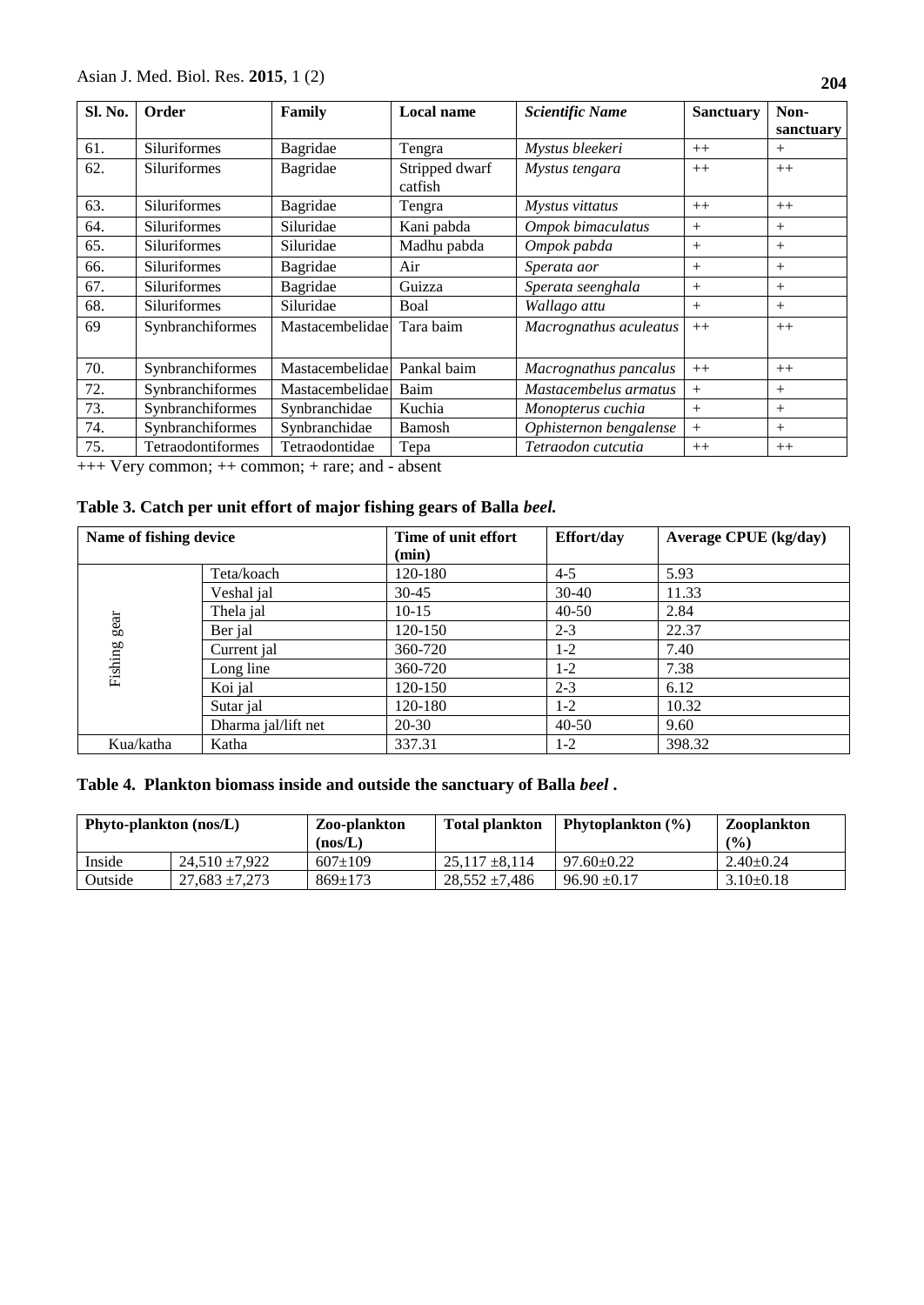|  | Table 5. List of different group of plankton found in Balla beel. |
|--|-------------------------------------------------------------------|
|--|-------------------------------------------------------------------|

| <b>Plankt</b>      | Family                                                                                                                                                       | Genera                                                                                                                                                                     |                                                                                                                                                                                                         |  |  |  |
|--------------------|--------------------------------------------------------------------------------------------------------------------------------------------------------------|----------------------------------------------------------------------------------------------------------------------------------------------------------------------------|---------------------------------------------------------------------------------------------------------------------------------------------------------------------------------------------------------|--|--|--|
| on                 |                                                                                                                                                              | <b>Sanctuary</b> area                                                                                                                                                      | Non-sanctuary area                                                                                                                                                                                      |  |  |  |
|                    | Chlorophyceae                                                                                                                                                | Ankistrodesmus, Chlamydomonas,<br>Chlorella, Closterium, Crucigenia,<br>Mougeotia, Pediastrum, Scenedesmus,<br>Selenestrum, Staurastrum, Spirogyra,<br>Spirotaenia, Volvox | Ankistrodesmus, Chlamydomonas,<br>Chlorella, Closterium, Cosmarium,<br>Crucigenia, Mougeotia,<br>Palmellococcus, Pediastrum,<br>Scenedesmus, Selenestrum,<br>Spirogyra, Staurastrum, Volvox,<br>Zygnema |  |  |  |
| Phytoplankton      | Myxophyceae                                                                                                                                                  | Anabaena, Anacystis, Aphanocapsa,<br>Coelospharium, Chlorococcus,<br>Gomphosphaeria, Merismopedia,<br>Microcystis, Nostoc, Oscillatoria,<br>Spirulina, Tetrapedia          | Anabaena, Anacystis,<br>Chlorococcus, Merismopedia,<br>Microcystis, Oscillatoria,<br>Tetrapedia                                                                                                         |  |  |  |
|                    | Bacillariophyceae<br>Amphora, Asterionella, , Cyclotella,<br>Coscinodiscus, Diatoma, Gyrosigma,<br>Melosira, Navicula, Nitzschia, Synedra,<br>Stephanodiscus |                                                                                                                                                                            | Amphora, Cyclotella, Diatoma,<br>Melosira, Navicula, Nitzschia,<br>Synedra, Tabellaria                                                                                                                  |  |  |  |
|                    | Euglenophyceae                                                                                                                                               | Euglena, Phacus                                                                                                                                                            | Euglena, Phacus                                                                                                                                                                                         |  |  |  |
|                    | Xanthophyceae                                                                                                                                                | Chloranllanthus, Tribonema                                                                                                                                                 | <b>Tribonema</b>                                                                                                                                                                                        |  |  |  |
|                    | Dinophyceae                                                                                                                                                  | Mesotaenium, Netrium, Protococcus,<br>Tetraspora, Ulothrix                                                                                                                 | Netrium, Tetraspora, Ulothrix                                                                                                                                                                           |  |  |  |
|                    | <b>Brachionidae</b>                                                                                                                                          | Brachionus, Keratella                                                                                                                                                      | Brachionus, Keratella                                                                                                                                                                                   |  |  |  |
|                    | Bosminidae                                                                                                                                                   | <b>Bosmina</b>                                                                                                                                                             | <b>Bosmina</b>                                                                                                                                                                                          |  |  |  |
|                    | Cyclopidae                                                                                                                                                   | Cyclops                                                                                                                                                                    | Cyclops                                                                                                                                                                                                 |  |  |  |
| <b>Zooplankton</b> | Diaptomidae                                                                                                                                                  | Diaptomus                                                                                                                                                                  | Diaptomus                                                                                                                                                                                               |  |  |  |
|                    | Daphnidae                                                                                                                                                    | Daphnia, Nauplius                                                                                                                                                          | Daphnia, Nauplius                                                                                                                                                                                       |  |  |  |
|                    | Polycystidae                                                                                                                                                 |                                                                                                                                                                            | Polycystis                                                                                                                                                                                              |  |  |  |
|                    | Sididae                                                                                                                                                      | Sida                                                                                                                                                                       | Sida                                                                                                                                                                                                    |  |  |  |
|                    | Synchaetidae                                                                                                                                                 | Cypris, Polyarthra                                                                                                                                                         | Polyarthra                                                                                                                                                                                              |  |  |  |
|                    | Testudinellidae                                                                                                                                              | Filinia                                                                                                                                                                    | Filinia                                                                                                                                                                                                 |  |  |  |
|                    | Trichocercidae                                                                                                                                               | Trichocerca                                                                                                                                                                | Trichocerca                                                                                                                                                                                             |  |  |  |

# **Table 6. Aquatic weeds of the Balla** *beel.*

| Sl. No.        | <b>Local Name</b> | <b>Scientific Name</b> | <b>Type</b> | <b>Sanctuary</b> | Non-<br>sanctuary |
|----------------|-------------------|------------------------|-------------|------------------|-------------------|
| 1.             | Kachuripana       | Eichhornia crassipes   | Floating    | $+++$            | $++$              |
| $\overline{2}$ | Topapana          | Pistia stratiotes      | Floating    | $^{+}$           | $++$              |
| 3.             | Edurkanipana      | Wolffia arrhiza        | Floating    | $++$             | $+$               |
| 4.             | Khudipana         | Lemna minor            | Floating    | $^{+}$           | $^{+}$            |
| 5.             | Kutipana          | Azolla pinnata         | Floating    | $^{+}$           | $++$              |
| 6.             | Dal               | Hydroryza aristota     | Emergent    | $^{+}$           | $+++$             |
| 7.             | Amrul shak        | Oxalis corniculata     | Emergent    |                  |                   |
| 8.             | Shusnishak        | Marsilea quadrifolia   | Emergent    |                  | $^{+}$            |
| 9.             | Bishkatali        | Polygonum hydropiper   | Emergent    |                  | $^{+}$            |
| 10.            | Kachu             | Colocasia esculenta    | Emergent    |                  | $^{+}$            |
| 11.            | Najas             | Najas najas            | Submerged   | $++$             | $++$              |
| 12.            | Arail             | Leersia hexandra       | Spreading   | $^{+}$           | $+++$             |
| 13.            | Helencha          | Enhydra flucktuans     | Spreading   | $^{+}$           | $^{+}$            |
| 14.            | Kalmilata         | Ipomoea aquatica       | Spreading   |                  | $^{+}$            |
| 15.            | Kanaibashi        | Commelina bengalensis  | Spreading   |                  | $^{+}$            |
| 16.            | Malancha          | Ehhydra sp             | Spreading   | $^{+}$           | $++$              |
| 17.            | Arrowhead         | Sagitaria sagitifollia | Emergent    | $^{+}$           | $^{++}$           |
| 18.            | Keshordam         | Jussiaea ripens        | Spreading   |                  | $++$              |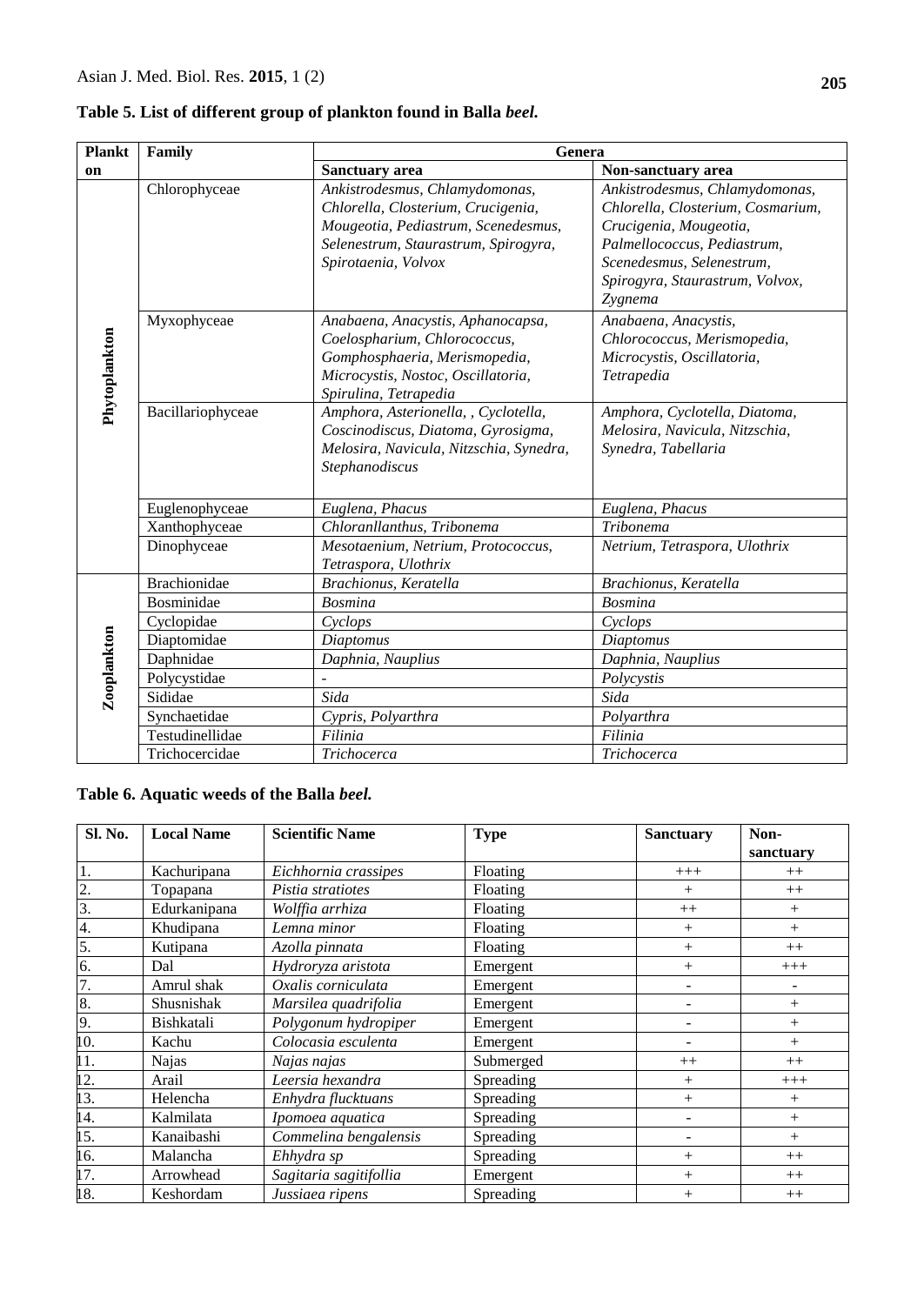| <b>Sl. No.</b> | <b>Local Name</b> | <b>Scientific Name</b> | <b>Type</b>                           | <b>Sanctuary</b> | Non-<br>sanctuary |
|----------------|-------------------|------------------------|---------------------------------------|------------------|-------------------|
| 19.            | Lalshapla         | Nymphaea rubna         | Rotted plants with<br>floating leaves |                  | $++$              |
| 20.            | Shapla            | Nymphaea nouchali      | Rotted plants with<br>floating leaves |                  | $++$              |
| 21.            | Padma             | Nelumbo nucifera       | Rotted plants with<br>floating leaves |                  | $++$              |
| 22.            | Shakata chechra   | Scirpus actus          | Emergent                              | $^{+}$           | $++$              |
| 23.            | Panikola          | Ludwigia adscendens    | Submerged                             | $++$             | $++$              |
| 24.            | Dhol Kalmi        | Ipomoea fistulosa      | Spreading                             |                  |                   |

+++ Very common; ++ common; + rare; and - absent

#### **3.5. Aquatic weeds**

About 24 aquatic weeds were found in the Balla *beel*, among them both emergent and spreading were 29% followed by floating 21%; 13% were rooted plants with floating leaves and 8% were submerged (Table 6), which are comparable with the finding of Sugunan and Bhattacharjea (2000) in case of floodplain of Brahmaputra basin. The weeds usually grow along the *beel* margins and absent in the deeper regions. In the sanctuary area of the *beel*, *Eichhornia crassipes* was found as very common (+++) species where *Wolffia arrhiza, Najas najas, Ludwigia adscendens* were found in common (++) and the rest were in rare condition. The weeds were used as human consumption, cattle food and main food of buffalo. These weed also used as feed, shelter and breeding place for the resident species. FAP-16 (1992) reported less abundant macrophytes from Surma-Kushiyara floodplain project. Rahman (1992) could not find any find floating aquatic vegetation from the spawning location of Halda, the Jamuna, and the Brahmaputra river and no significant relationship existed between the aquatic and the spawning of major carps. A unique feature of floodplain wetlands was the rich growth of marginal and submerged macrophytes due to allochthonous and autochthonous nutrient loading, which often tends to replace plankton community and hastens the pace of eutrophication.

### **4. Conclusions**

In floodplain wetland, water quality influenced largely by inflow of water from the connecting river, the run-off water mainly due to silt and organic debris carried the turbidity in *beel* water. The basin and aquatic soil can influence the value of pH. The variation in the concentration of DO and  $CO<sub>2</sub>$  were mainly due to the rate of photosynthetic activity by aquatic vegetation and variation in the organic matter contents in the basin soil. The DO levels of *beel* water were not high but within the acceptable limit for the growth of fishes. Balla *beel* was found to be conducive to enhanced fisheries, capture fisheries and biological production as well. In order to promote biodiversity, the deep area of the *beel* must be declared as sanctuaries to protect the aquatic lives in all season. Strict enforcement of fish Act-1950, forbidding unplanned digging and sedimentation; avoid unplanned construction of flood control, embankments, drainage system and sluice gates, conversion of inundated land to cropland (reducing water area); and controlling use of pesticides and agrochemicals in the *beel* and flood plain area would be some recommendations to protect the *beel* biodiversity. The above issue will be lead to ensure the food security of the people of Bangladesh.

#### **Conflict of interest**

None to declare.

### **References**

Ahmad N, 1962. Fishing gear of East Pakistan. Government of East Pakistan. Directorate of Fisheries. Dhaka, 37 p.

- Ahmed, K. K., M. K. I. Haque, G. C. Halder and S. B. Saha (1997). Ecological studies on the plank tonic organisms of Kaptai Lake. Bangladesh J. Agrl., 22: 63-67.
- Ali MY, 1991. Towards sustainable development: fisheries resources of Bangladesh Internatioal Union for Conservation of nature and Natural Resources. The World Conservation Union. National Conservation Strategy of Bangladesh and Bangladesh Agricultural Research Council. 96 p.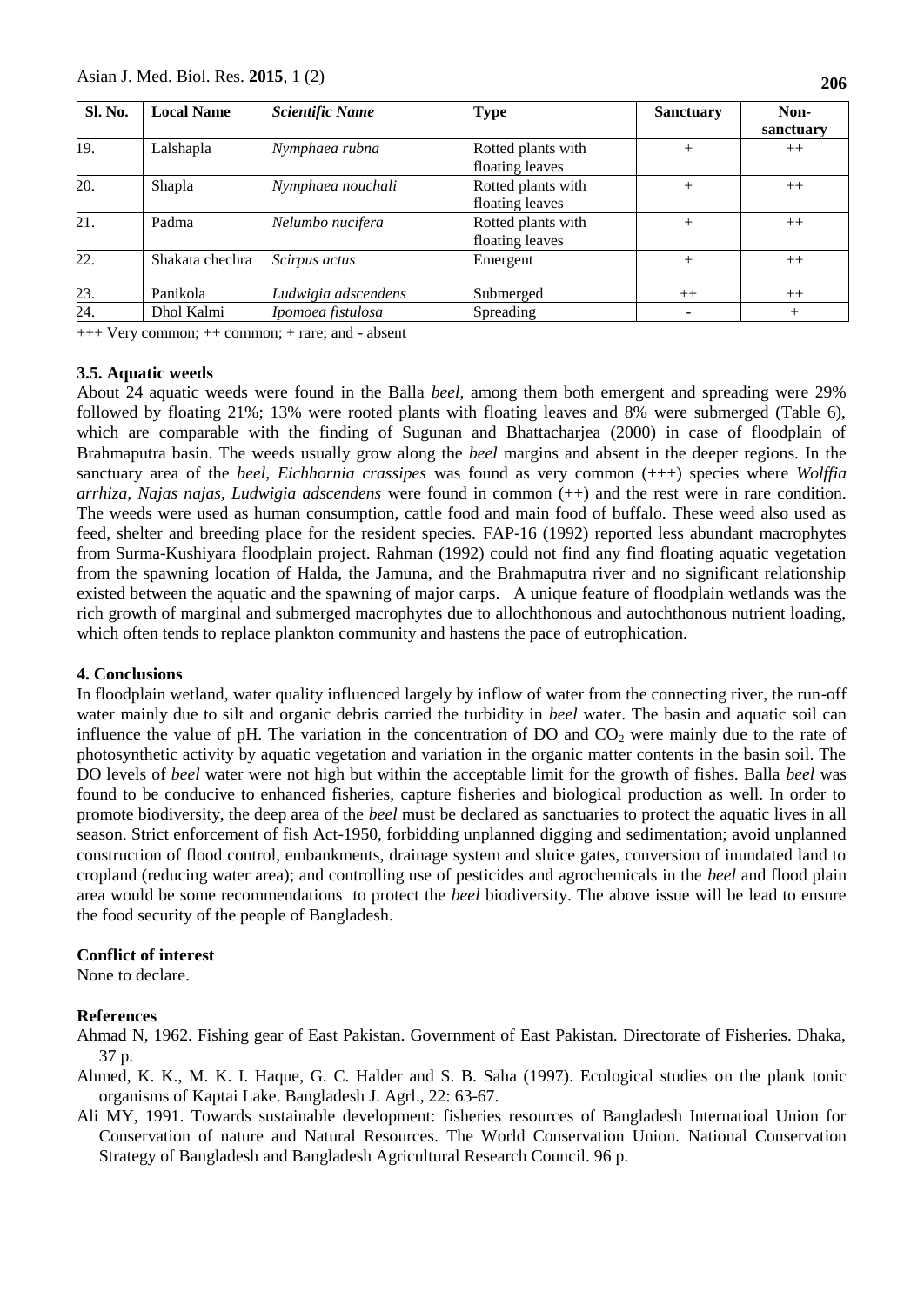- American Public health Association (APHA), 1995. Standard Methods for the Examination of Water and Waste Water. American Public Health Association, 1015 Eighteenth Street, N.W. Washington, D.C. 874p.
- Bernacsek GMS, S Nandi and NC Paul, 1992. Draft thematic study: fisheries in the North East Region of Bangladesh. North West Hydraulic Consultants in association with Engineering and Planning Consultants Ltd., and Bangladesh Engineering and Technological Services, Dhaka, Bangladesh, April1992. 122p.
- Boyd CE, 1982. Water Quality Management for Pond Fish Culture. Elsevier, the Netherlands. 318 pp.
- Chakraborty BK, 2009. Aquatic biodiversity of Someswari and Nethai River; Gharia and Nidaya *Beel* of Northern Bangladesh. In Aquaculture Research Progress, Nova Science Publishers, New York, USA, pp. 3231-268.
- Chakraborty BK, 2010. Status and Position of Aquatic Biodiversity of Four *Beel*s and its Floodplain Level of Northern Bangladesh with a Good Practice of *Beel* Nurseries and Community Based Co-Management Policy. In Advances in Environmental Research (Vol. 8). Nova Science Publishers, New York, USA, pp. 121-164.
- Chakraborty BK, MI Miah, MJA Mirza and MAB Habib, 2003. Rearing and nursing of local sarpunti, *Puntius sarana* (Hamilton) at different stocking densities. Pakistan J. Biolo. Sci., 9: 797-800.
- Chakraborty TR, A Adrika, and MB Hossain, 2005. Fish and Wildlife of the Chanda *beel* Area. IUCN-Bangladesh: Dhaka.
- Clesceri LS, AE Greenberg and RR Trussell, 1989. Standard Methods of the Examination of Water and Wastewater (17th ed.). American Public Health Association, American Water Works Association and Water Pollution Control Federation, 1015 Washington D. C., USA 20036, pp.10-203.
- FAP-16 (1992). Environmental impact assessment case study Surma Kushiyara Pproject. Bangladesh Flood Action plan, Ministry of Irrigation, Water Development and Flood Control, Flood Plan Coordination Organization (FPCO). pp.11-14
- Haque MZ, MA Rahman and MM Hossain, 1993. Studies on the effect of stocking densities on the growth and survival of mrigal (*Cirrhinus mrigala*) fry in rearing ponds. Bangladesh J. Zool., 2: 51-58.
- Haroon, A. K. Y., G. C. Halder, S. L. Rahman, M. A., Razzaque, M. Alam and S. M. Nurul Amin (2002). Sylhet-Mymensingh Basin Fish Stock Assessment. Final Report. Bangladesh Fisheries Research Institute, Reverine Station, Chandpur, Bangladesh 81 p.
- IUCN, 1998. List of threatened animals of Bangladesh. Paper presented in the Special Workshop on Bangladesh Red Book of Threatened Animals, 22 February 1998, Dhaka, Bangladesh. 13 pp.
- IUCN, 2000. Red book of threatened Fishes of Bangladesh. IUCN, the World Conservation Union xii+116 pp.
- Keshavanath, P., B. Gangadhar, T. J. Ramesh, J. M. Van Rooij, M. C. M. Beveridge, D. J. Baird, M. C. J. Verdegem and A. A. Van Dam (2002). The effects of periphyton and supplemental feeding on the production of the indigenous carps *Tor khudree* and *Labeo fimbriatus.* Aquaculture, 213: 207-218.
- Khan HR, 1993. Water development activities and their impacts on wetlands. In Freshwater wetlands in Bangladesh: Issues and Approaches for management. IUCN, Gland Switzerland. pp 23-32.
- Kohinoor AHM, MA Hossain and MG Hussain, 1994. Semi-intensive culture and production cost of pabda (*Ompok pabda*) with rajputi (*Puntius gonionotus*) and mirror carp (*Cyprinus carpio var.specularis*) in mini ponds. Bangladesh J. Zool., 25: 129-133.
- Mahbub UH, 2012. Impact of Baikka *Beel* Sanctuary on Protection and Restoration of Fish Biodiversity and enhancement of local livelihood. Connecting Communities and Conservation: Co-management Initiatives Implemented by IPAC in Wetlands and Forests of Bangladesh. 177-191.
- Mazid MA, 2002. Development of Fisheries in Bangladesh. In Plans and Strategic for Income Generation and Poverty Alleviation. Fisheries Research Institute, Mymensingh, Bangladesh. pp. 78-79.
- Needham JG and PR Needham, 1962. A Study of Freshwater Biology. Fifth ed. Holden- day, Inc. Sanfrancisco.2: 37-41.
- Nishat A, 1993. Freshwater wetlands in Bangladesh: status and issues. In Freshwater wetlands in Bangladesh: Issues and Approaches for management. IUCN, Gland Switzerland, pp. 9-22.
- Presscott GW, 1962. Algae of Western Great lakes Area. Wm. C. Brown Co. Duque, IOWA. 946p.
- Rahman MR and MA Rahman, 2003. Studies on the growth, survival and production of calbasu (*Labeo calbasu*, Ham.) at different stocking densities in primary nursing. Bull. Fac. Sci., Unv. Ryuyus, Jpn.76: 245- 255.
- Rahman MS, 1992. Water Quality Management in Aquaculture. BRAC Prokashona, 66, Mohakhali, Dhaka, 1212, Bangladesh. 84p.